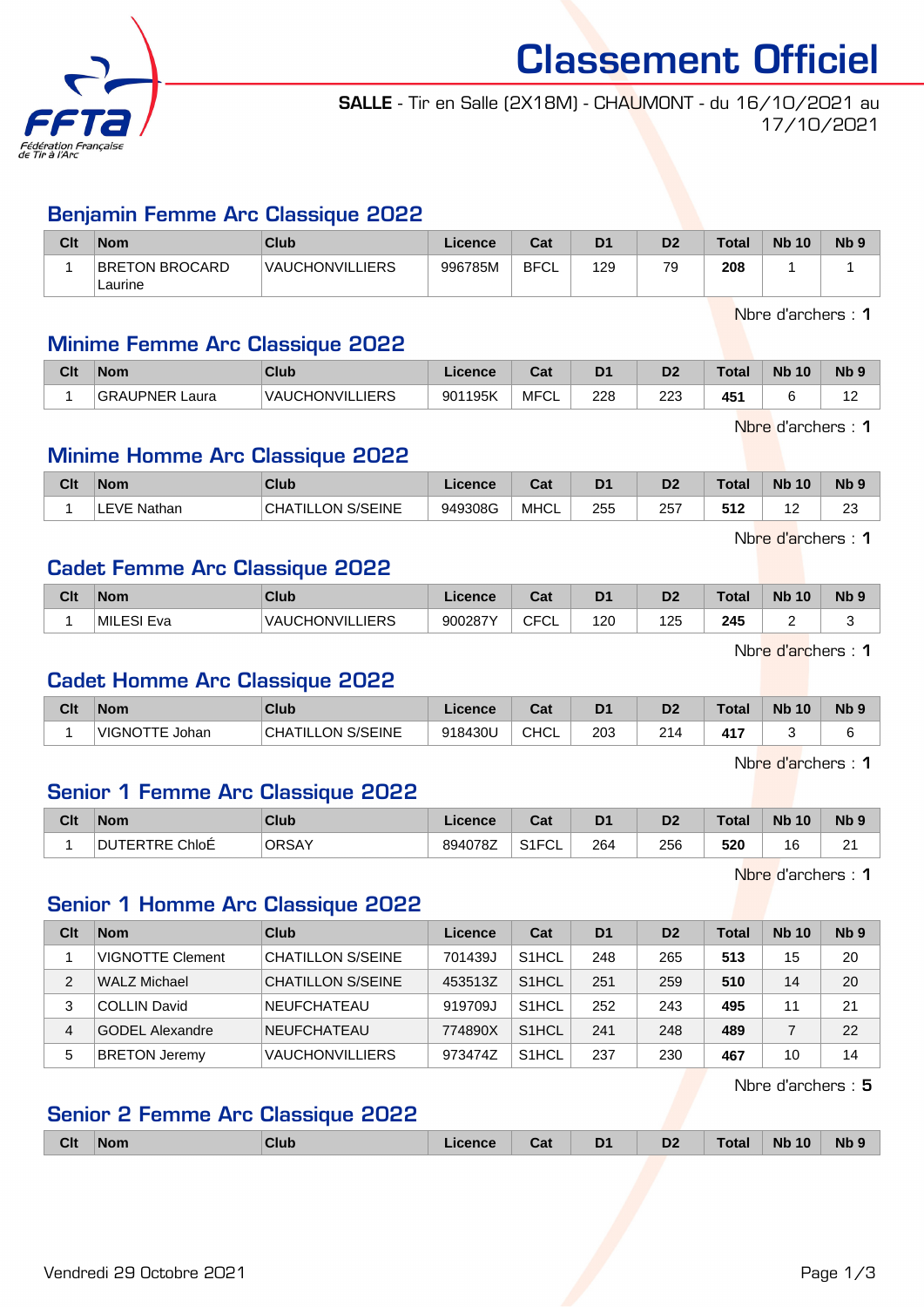

Classement Officiel

SALLE - Tir en Salle (2X18M) - CHAUMONT - du 16/10/2021 au 17/10/2021

## Senior 2 Femme Arc Classique 2022 (Suite)

| Clt | <b>Nom</b>      | Club                     | Licence | Cat   | D <sub>1</sub> | D <sub>2</sub> | <b>Total</b> | <b>Nb 10</b> | N <sub>b</sub> <sub>9</sub> |
|-----|-----------------|--------------------------|---------|-------|----------------|----------------|--------------|--------------|-----------------------------|
|     | GAZAGNES Sophie | <b>CHAUMONT</b>          | 281560U | S2FCL | 264            | 245            | 509          |              | 23                          |
|     | LEVE Alexandra  | <b>CHATILLON S/SEINE</b> | 972387  | S2FCL | 178            | 197            | 375          |              |                             |

Nbre d'archers : 2

#### Senior 2 Homme Arc Classique 2022

| Clt | <b>Nom</b>                 | Club              | Licence | Cat                | D <sub>1</sub> | D <sub>2</sub> | Total | <b>Nb 10</b> | N <sub>b</sub> <sub>9</sub> |
|-----|----------------------------|-------------------|---------|--------------------|----------------|----------------|-------|--------------|-----------------------------|
|     | <b>PERNY Emmanuel</b>      | ECLARON           | 970940V | S <sub>2</sub> HCL | 239            | 243            | 482   | 10           | 14                          |
|     | <b>VIGNOTTE Christophe</b> | CHATILLON S/SEINE | 827830R | S <sub>2</sub> HCL | 242            | 233            | 475   |              | 20                          |
| ົ   | LECOINET Frederic          | <b>CHAUMONT</b>   | 704748F | S <sub>2</sub> HCL | 240            | 224            | 464   |              | 15                          |

Nbre d'archers : 3

### Senior 3 Homme Arc Classique 2022

| Clt | <b>Nom</b>            | Club                   | Licence | Cat                | D <sub>1</sub> | D <sub>2</sub> | <b>Total</b> | <b>Nb 10</b> | Nb <sub>9</sub> |
|-----|-----------------------|------------------------|---------|--------------------|----------------|----------------|--------------|--------------|-----------------|
|     | SCHMIDT Joel          | <b>VAUCHONVILLIERS</b> | 212412H | S3HCL              | 202            | 221            | 423          | 6            | 9               |
|     | <b>MOREAU Francis</b> | <b>VAUCHONVILLIERS</b> | 284081J | S <sub>3</sub> HCL | 207            | 189            | 396          | 6            | 5               |
|     | QUINOT Michel         | <b>VAUCHONVILLIERS</b> | 936065M | S3HCL              | 198            | 185            | 383          | 9            | 3               |
|     | MOREGGIOLO Michel     | CHATILLON S/SEINE      | 987989B | S3HCL              | 167            | 201            | 368          | 2            | 9               |

Nbre d'archers : 4

## Senior 2 Femme Arc à Poulies 2022

| Clt | <b>Nom</b>      | <b>Club</b>       | Licence | ∩~∙<br>⊍aι         | D <sub>1</sub> | D <sub>2</sub> | Total | <b>Nb 10</b> | N <sub>b</sub> <sub>9</sub> |
|-----|-----------------|-------------------|---------|--------------------|----------------|----------------|-------|--------------|-----------------------------|
|     | COUTURIER Agnes | MARSANNAY LA COTE | 596915W | S <sub>2</sub> FCO | 276            | 274<br>ا ہے    | 547   |              | 45                          |

Nbre d'archers : 1

## Senior 2 Homme Arc à Poulies 2022

| Clt | <b>Nom</b>             | Club                | Licence | Cat                | D <sub>1</sub> |     | Total | <b>Nb 10</b> | N <sub>b</sub> <sub>9</sub> |
|-----|------------------------|---------------------|---------|--------------------|----------------|-----|-------|--------------|-----------------------------|
|     | KELLER Christophe      | CASTORS BLEUS       | 665652K | S <sub>2</sub> HCO | 273            |     | 550   | 19<br>◡      | 44                          |
| -   | <b>PRUNIER Patrick</b> | VILLE SOUS LA FERTE | 727838D | S <sub>2</sub> HCO | 270            | 278 | 548   | $\Lambda$    | 42                          |

Nbre d'archers : 2

# Senior 3 Femme Arc à Poulies 2022

| Clt | <b>Nom</b>       | Club                | $\mathcal{L}$ icence | $R_{\rm{eff}}$<br>⊍ou | D <sub>1</sub> | D <sub>2</sub> | $\tau$ otal | <b>N<sub>b</sub></b><br>10 | N <sub>b</sub> <sub>9</sub> |
|-----|------------------|---------------------|----------------------|-----------------------|----------------|----------------|-------------|----------------------------|-----------------------------|
|     | EFEVRE Francine. | VILLE SOUS LA FERTE | 292493C              | S3FCO                 | 292            | 278            | 570         | Λ.<br>ັ                    | 28                          |

Nbre d'archers : 1

#### Senior 3 Homme Arc à Poulies 2022

| Clt | <b>Nom</b>              | Club                 | Licence | Cat   | D <sub>1</sub> | D2  | Total | <b>Nb 10</b> | Nb <sub>9</sub> |
|-----|-------------------------|----------------------|---------|-------|----------------|-----|-------|--------------|-----------------|
|     | _EFEVRE Jeanluc         | IVILLE SOUS LA FERTE | 292494D | S3HCO | 274            | 276 | 550   |              | 44              |
|     | <b>DAL BORGO Michel</b> | <b>NEUFCHATEAU</b>   | 317867H | S3HCO | 274            | 275 | 549   |              | 45              |